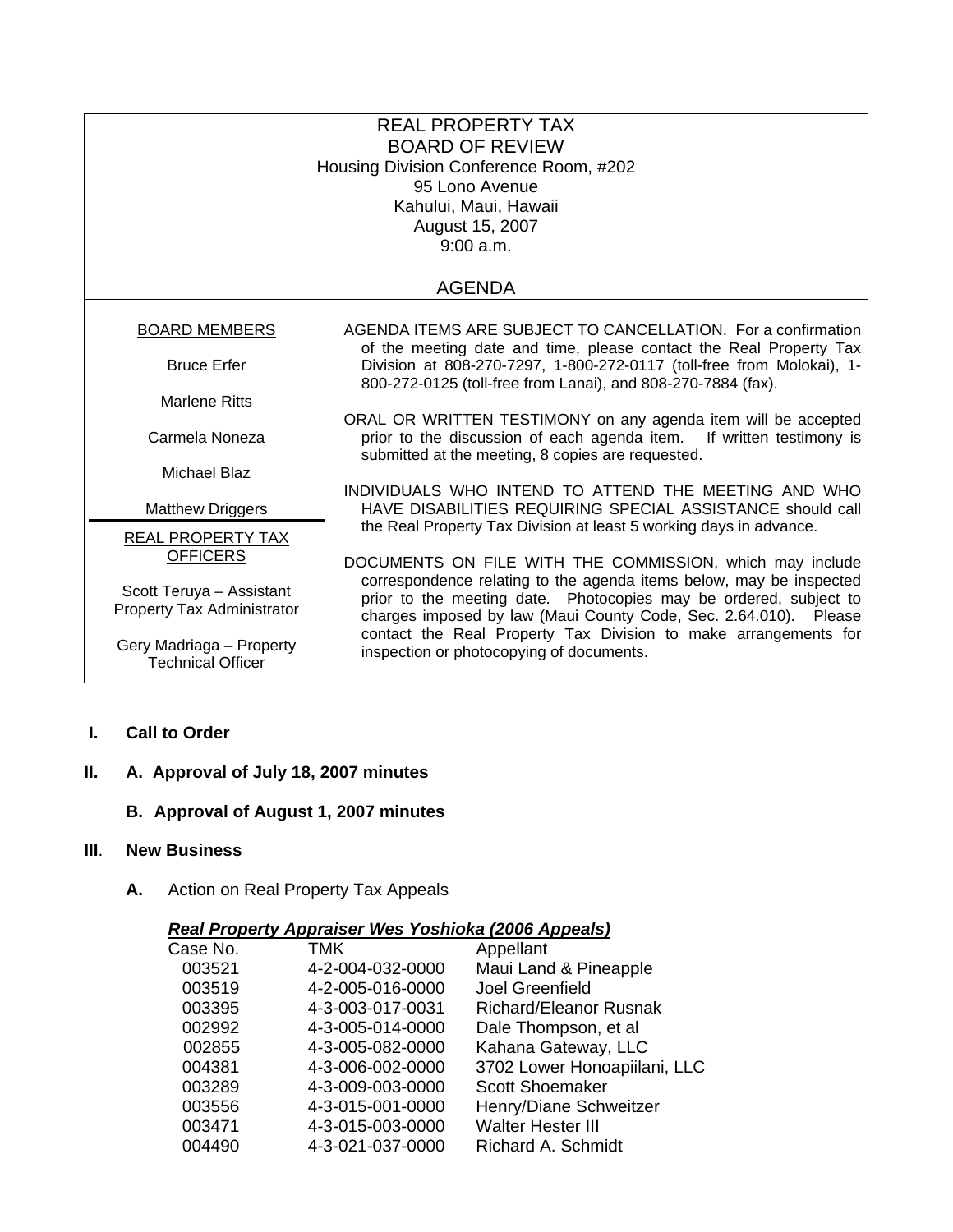Real Property Tax Division Agenda August 15, 2007

# *Real Property Appraiser Wes Yoshioka (2007 Appeals)*

| Case No. | TMK              | Appellant                        |
|----------|------------------|----------------------------------|
| 07002007 | 4-3-008-002-0002 | Dwayne W. Sterling               |
| 07000732 | 4-3-008-002-0003 | Wilda A. Manes                   |
| 07001300 | 4-3-008-002-0004 | Kelly L. Watkins                 |
| 07002281 | 4-3-008-002-0005 | <b>Rolyn Trust</b>               |
| 07000967 | 4-3-008-002-0007 | Marie-Victoria Randish           |
| 07000657 | 4-3-008-002-0008 | Robert I. Wood                   |
| 07001832 | 4-3-008-002-0009 | Thomas E. Opheim                 |
| 07000321 | 4-3-008-002-0011 | Stuart D. Kastan                 |
| 07003052 | 4-3-008-002-0013 | George C. Salmon                 |
| 07000853 | 4-3-008-002-0014 | Donald R. Capp                   |
| 07002249 | 4-3-008-002-0016 | Mark K. Schmitt                  |
| 07001150 | 4-3-008-002-0017 | <b>Mandin Jones Family Trust</b> |
| 07000517 | 4-3-008-002-0018 | Amy R. Rice                      |
| 07002654 | 4-3-008-002-0020 | <b>Gregory Woznick</b>           |
| 07000773 | 4-3-008-002-0022 | Myrle Zeigler                    |
| 07000436 | 4-3-008-002-0023 | Lawrence C. Alves                |
| 07000685 | 4-3-008-002-0025 | <b>Herbert/Betty Humber</b>      |
| 07001178 | 4-3-008-002-0026 | Gregory M. Salmon                |
| 07001434 | 4-3-008-002-0028 | Donald G. Brattin                |
| 07001408 | 4-3-008-002-0029 | Laurance/Phyllis Pierce Trust    |
| 07002042 | 4-3-008-002-0040 | John DiRubio Trust               |
| 07000333 | 4-3-008-002-0047 | Anthony A. Price                 |
| 07002398 | 4-3-008-002-0048 | Gary W. Phillips                 |

# *Real Property Appraiser Joy Makua (2007 Appeals)*

| TMK              | Appellant                      |
|------------------|--------------------------------|
| 2-1-004-019-0000 | Ulupalakua Ranch, Inc.         |
| 2-1-004-126-0000 | <b>William Stevenson</b>       |
| 2-3-010-010-0000 | Sullivan Family Ltd Ptnshp     |
| 2-3-010-064-0000 | Sullivan Family Ltd Ptnshp     |
| 2-3-013-015-0000 | Joanna L. Sullivan, et al      |
| 2-3-014-045-0003 | Michael E. Clements            |
| 2-3-022-052-0000 | Elizabeth A. Carter Rev. Trust |
| 2-3-022-121-0000 | Donald McCann Rev. Trust       |
| 2-3-023-008-0000 | Tom Soo Hoo                    |
| 2-3-023-014-0000 | <b>Elly Foley Rev. Trust</b>   |
| 2-3-023-025-0000 | John R. Dunning                |
| 2-3-023-063-0000 | Thomas L. Brzozowski           |
| 2-3-023-064-0000 | Linda A. Wish                  |
| 2-3-023-067-0000 | <b>Bruce/Diane Perrault</b>    |
| 2-3-023-087-0000 | Dan C. Zofi                    |
| 2-3-023-099-0000 | Gregory S. Downs               |
| 2-3-023-111-0000 | Ivan N. Komoda                 |
| 2-3-023-127-0000 | Quadrant Holdings Pty. Ltd.    |
| 2-3-023-129-0000 | <b>Walter F. Petraitis</b>     |
| 2-3-023-130-0000 | Quadrant Holdings Pty. Ltd.    |
| 2-3-023-131-0000 | Quadrant Holdings Pty. Ltd.    |
| 2-3-023-132-0000 | Arlene L. Lindsey              |
|                  |                                |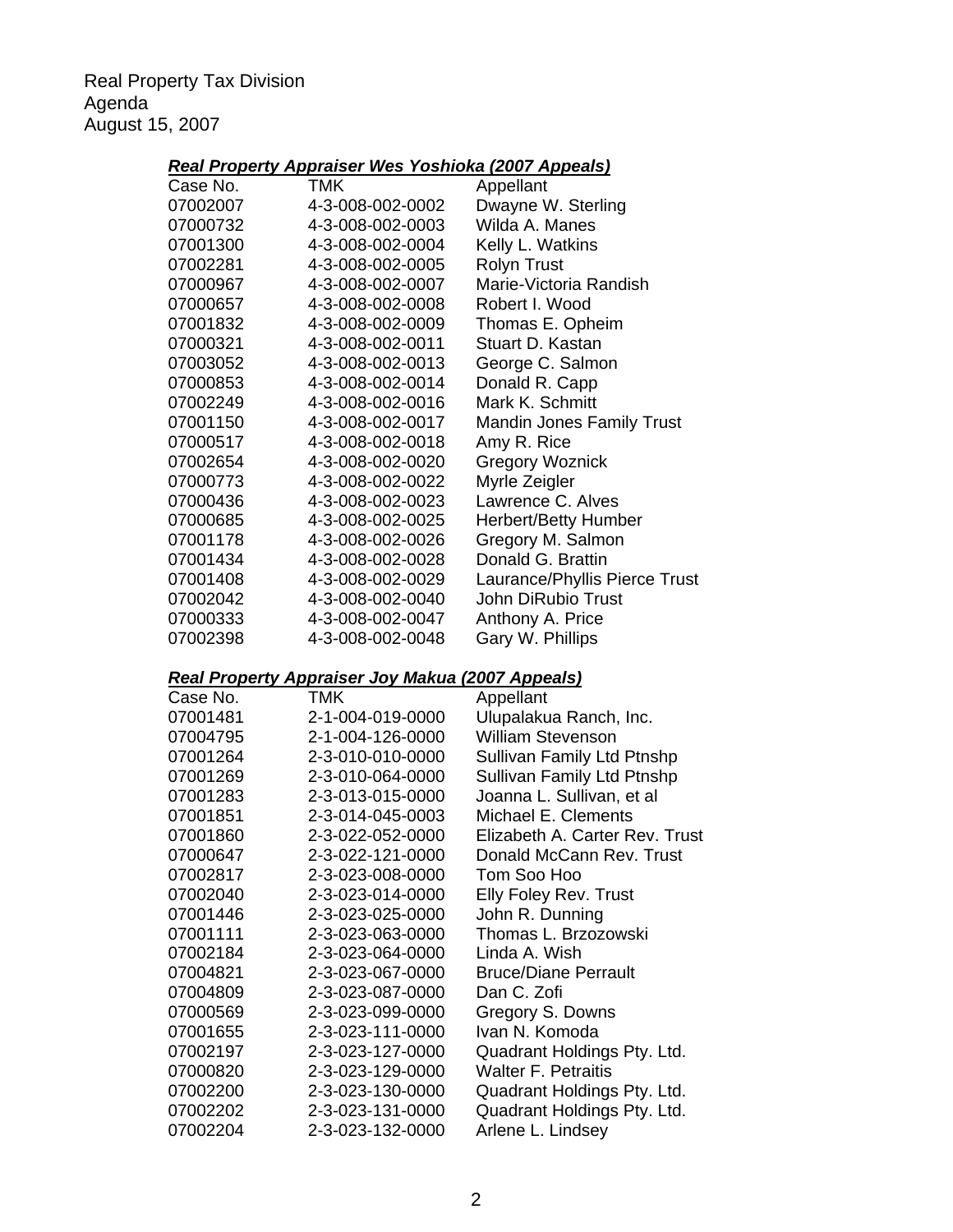Real Property Tax Division Agenda August 15, 2007

## *Real Property Appraiser Sandra Kuniyoshi (2007 Appeals)*

| Case No. | TMK                                                                      | Appellant                                     |
|----------|--------------------------------------------------------------------------|-----------------------------------------------|
| 07001428 | 3-4-020-005-0000                                                         | Jamie E. Lee                                  |
| 07002206 | 3-4-020-012-0000                                                         | Michael/Gretchen Okazaki                      |
| 07000510 | 3-4-020-032-0000                                                         | Douglas/Cynthia Schenk                        |
| 07002207 | 3-4-002-048-0000                                                         | Michael/Gretchen Okazaki                      |
| 07000917 | 3-4-014-012-0000                                                         | Kathleen O. Chamberlain                       |
| 07000632 | 3-4-014-042-0000                                                         | Walter/Lora Sasaki                            |
| 07000631 | 3-4-014-043-0000                                                         | Walter/Lora Sasaki                            |
| 07000636 | 3-4-014-059-0000                                                         | Lora Y. Sasaki                                |
| 07001174 | 3-4-014-069-0000                                                         | Guy/Mikahala Helm                             |
| 07000869 | 3-4-015-080-0000                                                         | Dorothy C. Wissmar Trust                      |
| 07002052 | 3-4-015-035-0000                                                         | Vaun Owen                                     |
| 07000634 | 3-4-016-012-0000                                                         | Roy K. Mabe, LLC                              |
| 07000854 | 3-4-016-019-0000                                                         | Lee R. McCluskey 2003 Trust                   |
| 07000855 | 3-4-016-020-0000                                                         | Lee R. McCluskey 2003 Trust                   |
| 07004844 | 3-4-018-057-0000                                                         | Mae M. Omuro                                  |
|          |                                                                          |                                               |
| 07002839 | 3-4-018-073-0000                                                         | Douglas R. Sodetani Trust, et al              |
| 07002838 | 3-4-018-074-0000                                                         | Douglas R. Sodetani Trust, et al              |
|          |                                                                          |                                               |
| Case No. | <u> Real Property Appraiser Edward Pa'a (2007 Appeals)</u><br><b>TMK</b> | Appellant                                     |
| 07000850 | 2-1-019-005-0000                                                         | Larry Shapiro                                 |
| 07001366 | 3-8-076-043-0000                                                         | <b>Christopher Hayes</b>                      |
| 07001380 |                                                                          |                                               |
|          | 3-8-076-085-0000                                                         | <b>Christopher Hayes</b><br>Steven K. Woodard |
| 07000548 | 3-9-010-067-0000                                                         |                                               |
| 07001900 | 3-9-110-180-0000                                                         | Richard S. Gregersen                          |
| 07001221 | 3-9-011-026-0000                                                         | Kevin R. Omuro                                |
| 07002055 | 3-9-012-012-0000                                                         | Clifford K. S. Zane                           |
| 07000232 | 3-9-012-037-0000                                                         | Michael R. Phillips Rev. Trust                |
| 07000999 | 3-9-012-038-0000                                                         | Don G. Mehling Trust                          |
| 07001368 | 3-9-029-001-0000                                                         | <b>Christopher Hayes</b>                      |
| 07001427 | 3-9-034-001-0000                                                         | 959 Kihei Road, LLC                           |
| 07001364 | 3-9-040-062-0000                                                         | <b>Christopher Hayes</b>                      |
| 07002301 | 3-9-050-017-0000                                                         | Alan M. Battersby                             |
|          |                                                                          |                                               |
| Case No. | Real Property Appraiser Arlene Taketa (2007 Appeals)<br>TMK              |                                               |
| 07000668 | 3-7-020-018-0223                                                         | Appellant<br>Francisco F. Otero Trust         |
|          |                                                                          |                                               |
| 07002256 | 3-7-020-018-0241                                                         | Carrol C. Bridgewater, Jr.                    |
| 07000871 | 3-8-014-015-0002                                                         | Bette E. Hopkins Trust                        |
| 07002178 | 3-8-014-015-0004                                                         | Marcel/Patricia Cohen-Hadria                  |
| 07000215 | 3-8-014-015-0007                                                         | Gaylan Cole                                   |
| 07002869 | 3-8-014-015-0008                                                         | Steven/Cynthia Giardina Trust                 |
| 07000980 | 3-8-014-015-0009                                                         | <b>Hand Family Trust</b>                      |
| 07000481 | 3-8-014-015-0020                                                         | <b>Mahoney Family Survivors Trust</b>         |
| 07002294 | 3-8-014-015-0027                                                         | <b>Thomas Duffy</b>                           |
| 07002646 | 3-8-014-015-0037                                                         | Robert/Brenda Fritz                           |
| 07000542 | 3-8-014-015-0041                                                         | Susan J. Stansbury                            |

07000413 3-8-014-015-0049 William G. DeFabiis<br>07002033 3-8-014-015-0052 Uma Silbey

07002033 3-8-014-015-0052